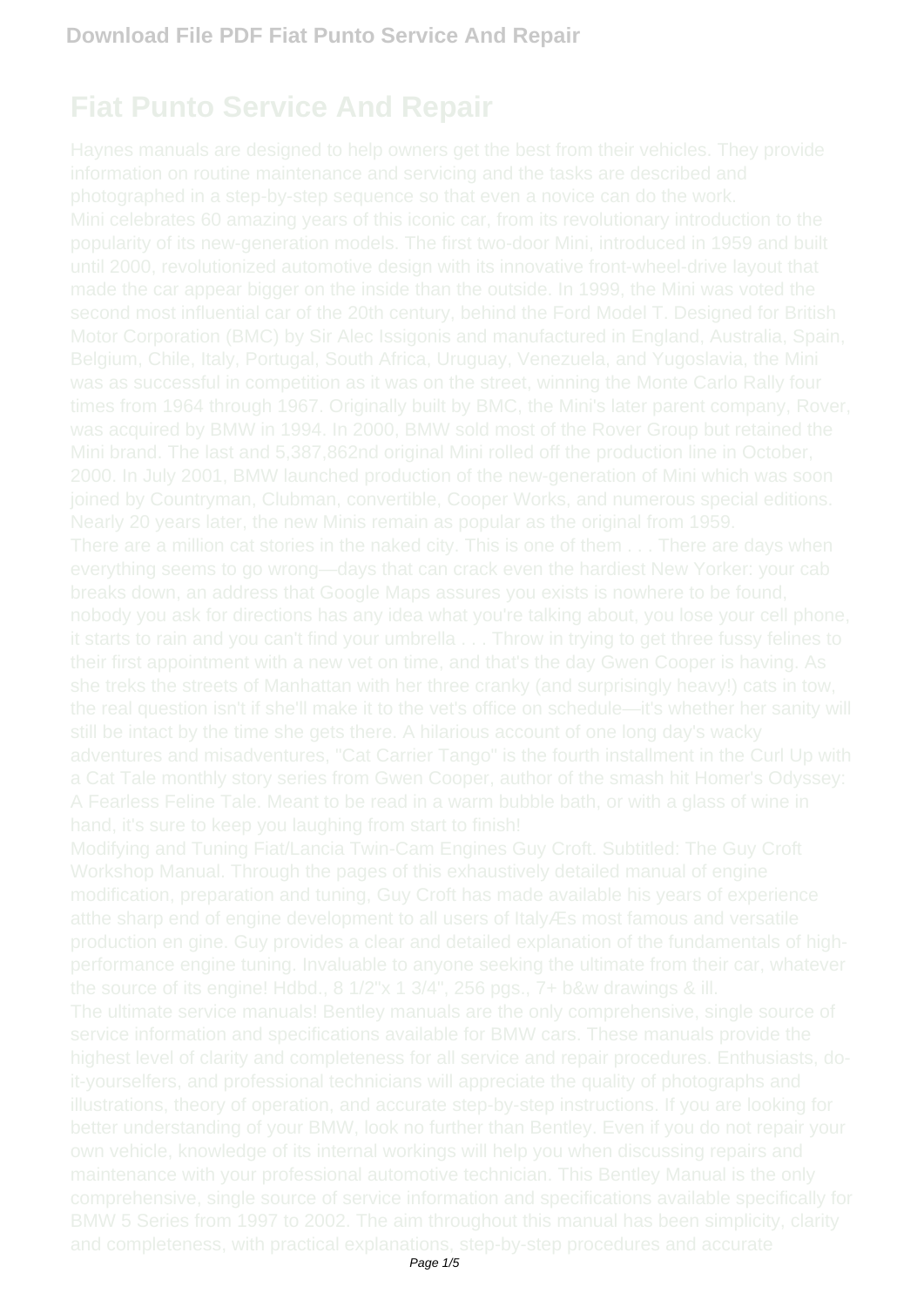Coupe, including Bertone & special/limited editions Petrol: 1.3 litre (1290cc) & 1.5 litre

about 37 percent at an added cost of approximately \$5,900 per vehicle, and replacing

Hatchback, including special/limited editions. Does NOT cover features specific to Dune models, or facelifted Polo range introduced June 2005. Petrol: 1.2 litre (1198cc) 3-cyl & 1.4 litre (1390cc, non-FSI) 4-cyl. Does NOT cover 1.4 litre FSI engines. Diesel: 1.4 litre

Hatchback & Saloon, inc. Turbo & special/limited editions. Petrol: 2.0 litre (1985cc) & 2.3 litre (2290cc) 4-cyl. Does NOT cover V6.

16-valve engine introduced in 1997 Petrol: 1.1 litre (1124cc), 1.4 litre (1360cc), 1.6 litre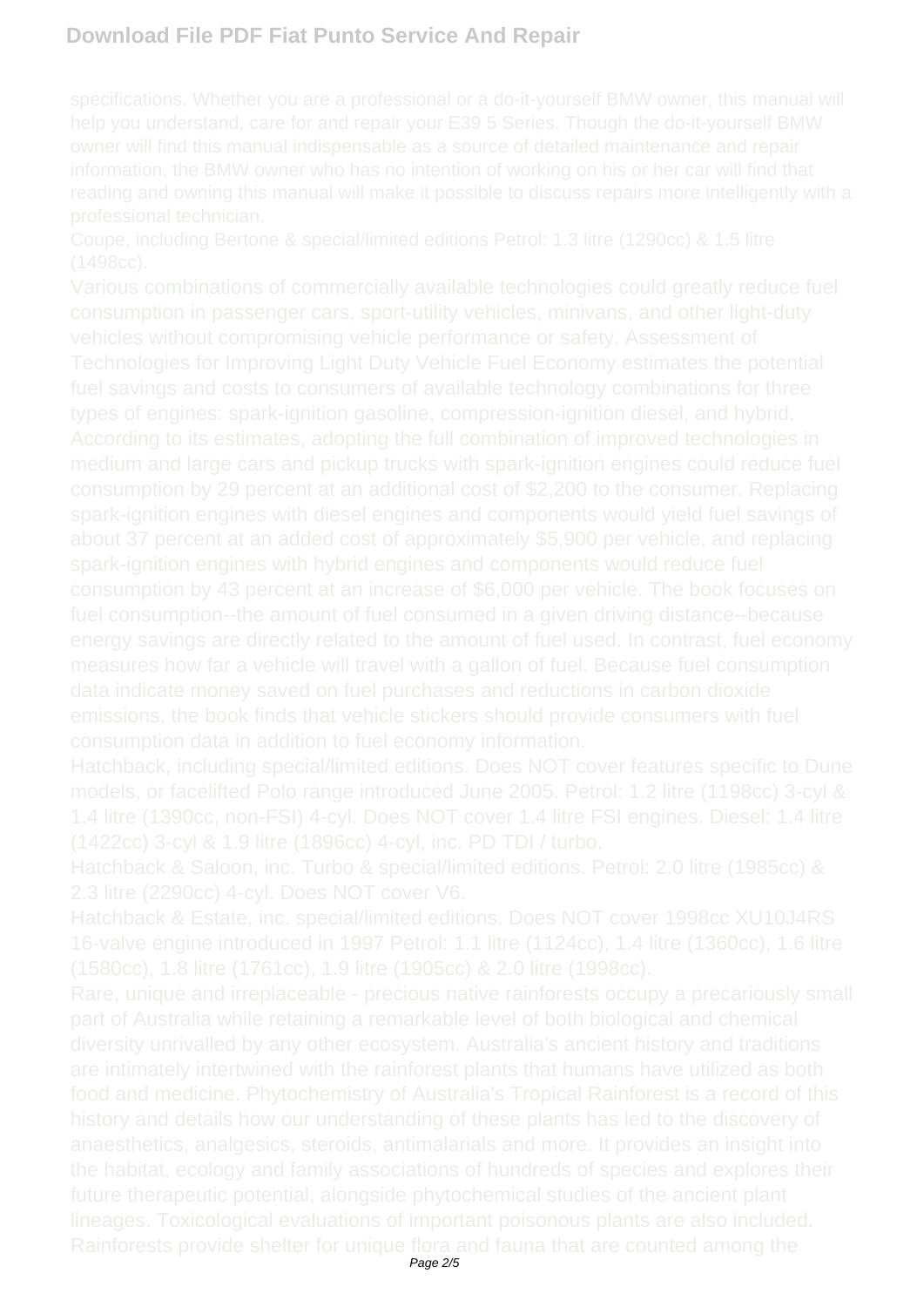Hatchback, inc. Speedgear models & special/limited editions. Does NOT cover new range from Aug 2003. Petrol: 1.2 litre (1242cc). Does NOT cover 1.8 litre (1747cc). manual will help you understand, care for and repair your car. Models and engines covered: \* Cooper: 1.6 liter normally aspirated engine \* Cooper S: 1.6 liter supercharged engine

Page 3/5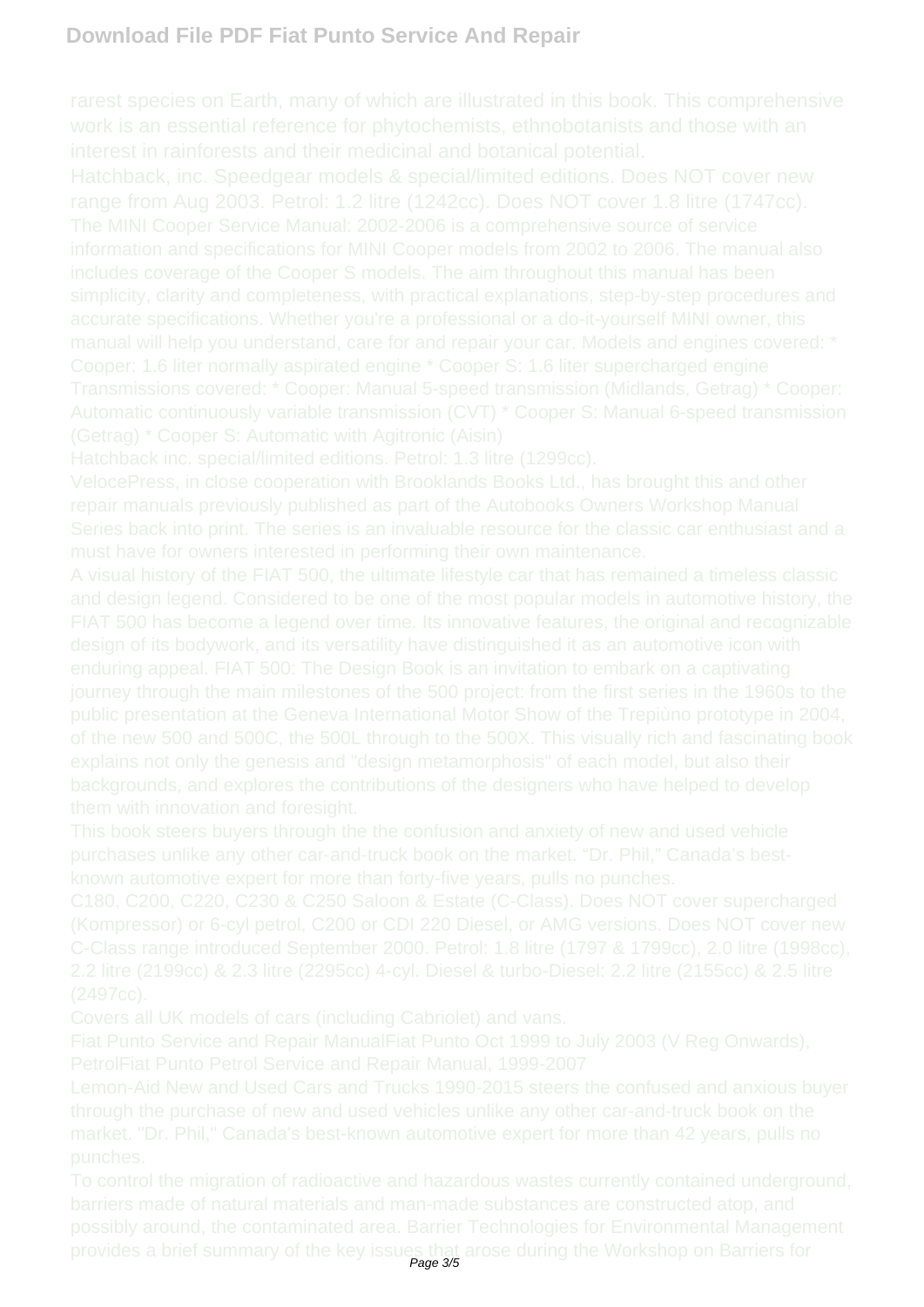depreciation Many 2011-12 automobiles have "chin-to-chest head restraints, blinding dash Chinese Volvo, the Indian Jaguar and Land Rover, the Mercedes-Benz Smart Car, Mitsubishi,

Give new life to your MGB! With the aid of nearly 1,400 illustrations, and a text aimed at the doeverything you need to renovate your MGB body, interior, upholstery, engine, and electrical components. Contains complete and detailed information on how to build a Heritage MGB, and

consensus that changes are fundamental and ongoing. The Changing Nature of